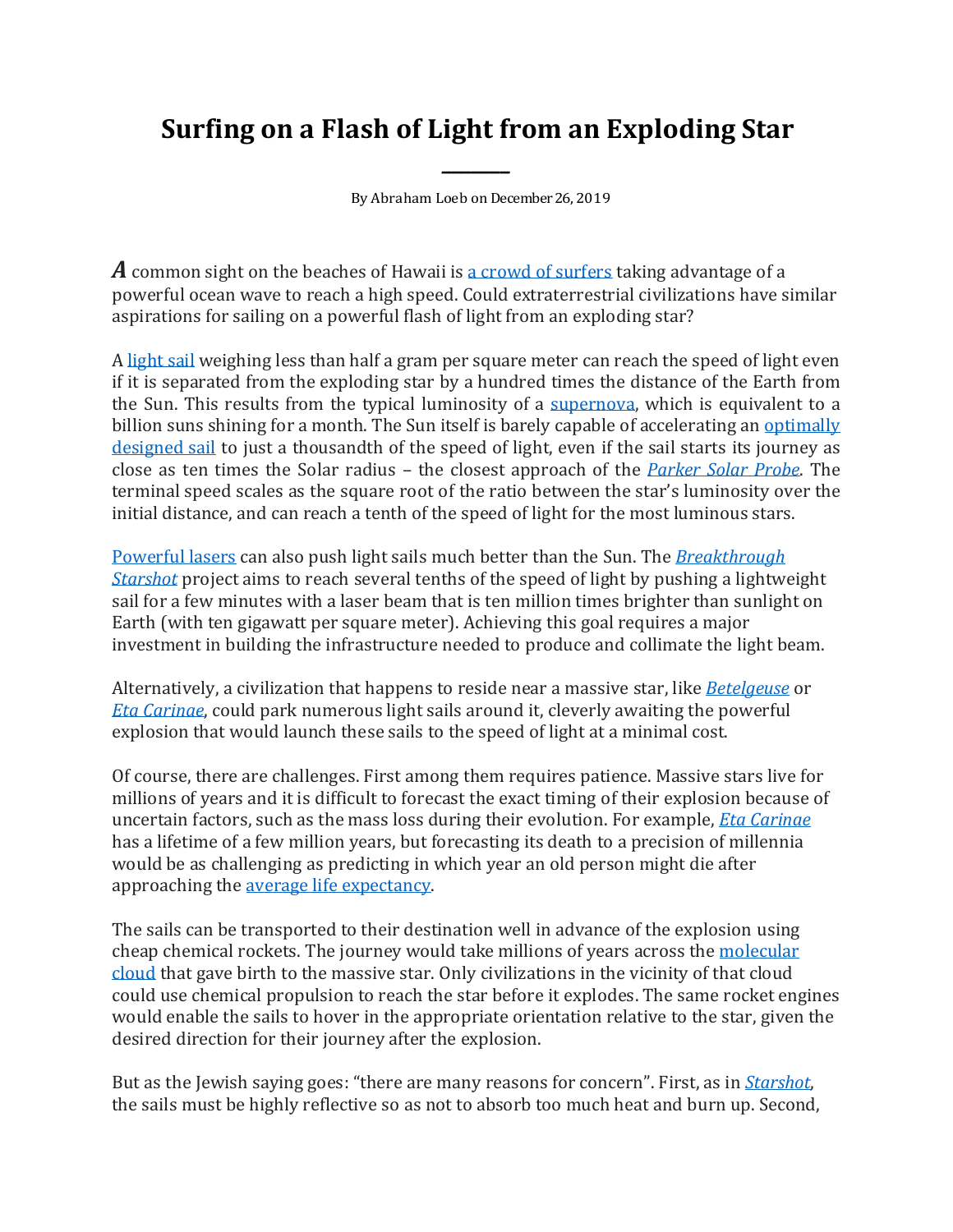once the sails are placed in orbit around the massive star, they will be pushed away by the bright starlight or mass loss prior to the explosion. To avoid this danger, one could deploy the sails in a folded configuration and equip them with a switch that would open them up like umbrellas as soon as the explosion flash begins to rise. Third, even though the launch can start from a distance that is a hundred times larger than the size of the exploding star, care must be taken in selecting particularly empty acceleration paths - clear of any stellar debris[. With a relative speed approaching the speed of light,](https://iopscience.iop.org/article/10.3847/1538-4357/aa5da6/pdf) dust particles would puncture the sail like miniature atomic explosions and gas particles will [slow down the sail](https://iopscience.iop.org/article/10.3847/2041-8213/aaeda8/pdf) as soon as it sweeps ambient matter with a weight comparable to its own. Once the sail reaches its terminal speed, it could fold into a needle-like configuration with a small cross-sectional area along its direction of motion to minimize damage and friction.

Very massive stars, like *[Eta Carinae](https://en.wikipedia.org/wiki/Eta_Carinae)*, might collapse to a black hole and produce powerful beams of radiation that astronomers observe across the Universe as [gamma-ray bursts.](https://en.wikipedia.org/wiki/Gamma-ray_burst) Sails that happen to lie in the direction of these beams at the time of the explosion, would get an extraordinary boost that could bring to a relativistic [Lorentz factor](https://en.wikipedia.org/wiki/Lorentz_factor) of a thousand, enabling them to cross the entire Milky Way galaxy in less than a human lifetime - as measured in their rest frame. [Electric sails](https://arxiv.org/pdf/1911.02765.pdf) could also approach similar speeds while surfing on the relativistic winds produced by [pulsars](https://en.wikipedia.org/wiki/Pulsar_wind_nebula) or [black hole jets.](https://en.wikipedia.org/wiki/Astrophysical_jet)

The bright flash of light from the explosion of a star might be preceded by intense bursts of neutrinos (as detected from *[SN 1987A](https://en.wikipedia.org/wiki/SN_1987A)*) and gravitational waves, but it would be difficult to tap the push from these components since they interact very weakly with matter.

In view of their potential utility for propulsion, massive stars or their supernova remnants should serve as interesting new targets in the *[Search for Extraterrestrial Intelligence \(SETI\)](https://en.wikipedia.org/wiki/Search_for_extraterrestrial_intelligence)*. The light sails surrounding them might be too small to find individually, but the sum of their bow shocks or communication signals could be detectable with existing telescopes.

Is there any evidence for fast moving material in supernova remnants? Yes, there is, but it likely originates from natural causes. Supernova ejecta typically move out at a tenth of the speed of light, and faster moving material was detected in remnants such as [Vela](https://academic.oup.com/mnras/article/455/3/2529/2892447) and [W44.](https://www.natureindex.com/article/10.3847/2041-8213%2F834%2F1%2Fl3) In addition, the most powerful explosions, such as [hypernova](https://en.wikipedia.org/wiki/Hypernova) o[r gamma-ray bursts,](https://en.wikipedia.org/wiki/Gamma-ray_burst) are known to produce natural outflows approaching the speed of light, and isolating artificial components within them would be challenging.

Sailing on natural flashes to the speed of light saves on the expensive construction costs of artificial launch systems. This conceptual paradigm echoes the spirit of *[Dyson spheres](https://en.wikipedia.org/wiki/Dyson_sphere)*, the megastructures hypothesized b[y Freeman Dyson](https://en.wikipedia.org/wiki/Freeman_Dyson) for harvesting the energy (instead of the momentum) output of stars. If we are lucky to have many technological civilizations in our Galaxy, there might be swarms of light sails around massive stars, patiently awaiting their explosions. But before we let travel agencies market these fireworks as attractive tourist destinations, it would be good to know the answer to one question: are the environments of massive stars already as crowded with surfers as the beaches of Hawaii?